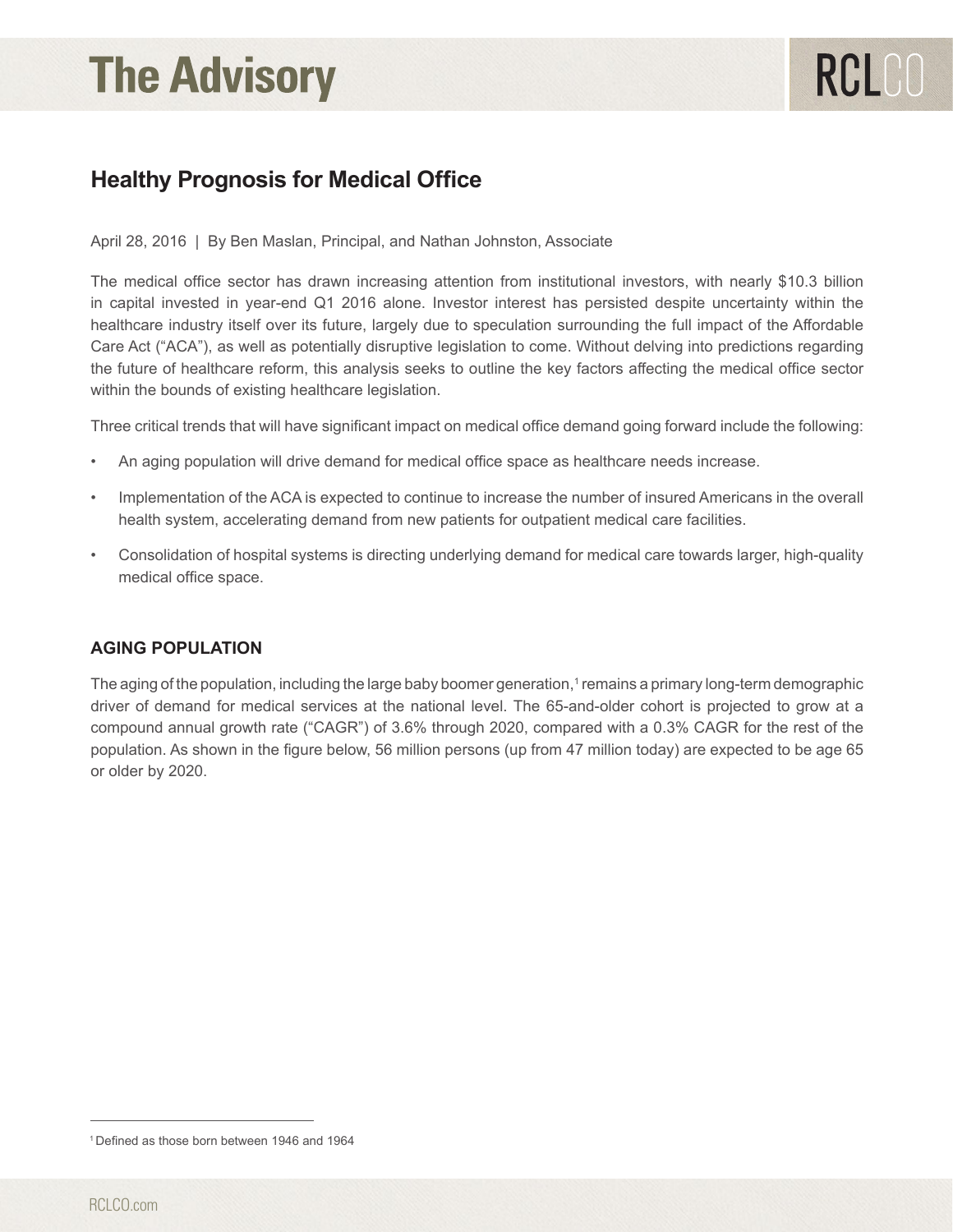

#### **Population Aged 65 or Older, 2015-2035**

**SOURCE: U.S. Census Bureau, Population Division**  $s \in \mathcal{S}$  and the monoton spending the monoton of money and  $s$ 

The dramatic growth in population in this age range will generate a significant increase in healthcare spending. This group spends the most amount of money annually on healthcare, accounting for \$0.50 of every \$1 spent on healthcare.<sup>2</sup> As shown in the figure below, the age 65 and older population spends more than \$5,000 per year on healthcare on a per capita basis, substantially more than younger age groups. The aging population translates to significant healthcare demand growth, which will require supply increases in the medical office space.



# **Average Annual Per Capita Spending on Average Annual Per Capita Spending on Healthcare (2013) Average Annual Per Capita Spending on**

*SOURCE: Bureau of Labor Statistics, Consumer Expenditures Survey*

A driving factor behind healthcare cost increases among elderly Americans is the growing prevalence of

A driving factor behind healthcare cost increases among elderly Americans is the growing prevalence of

<sup>&</sup>lt;sup>2</sup> Cross, Andrea, "Positive Outcomes and Positive Returns: The Resurgence of the Medical Office Market," Colliers International.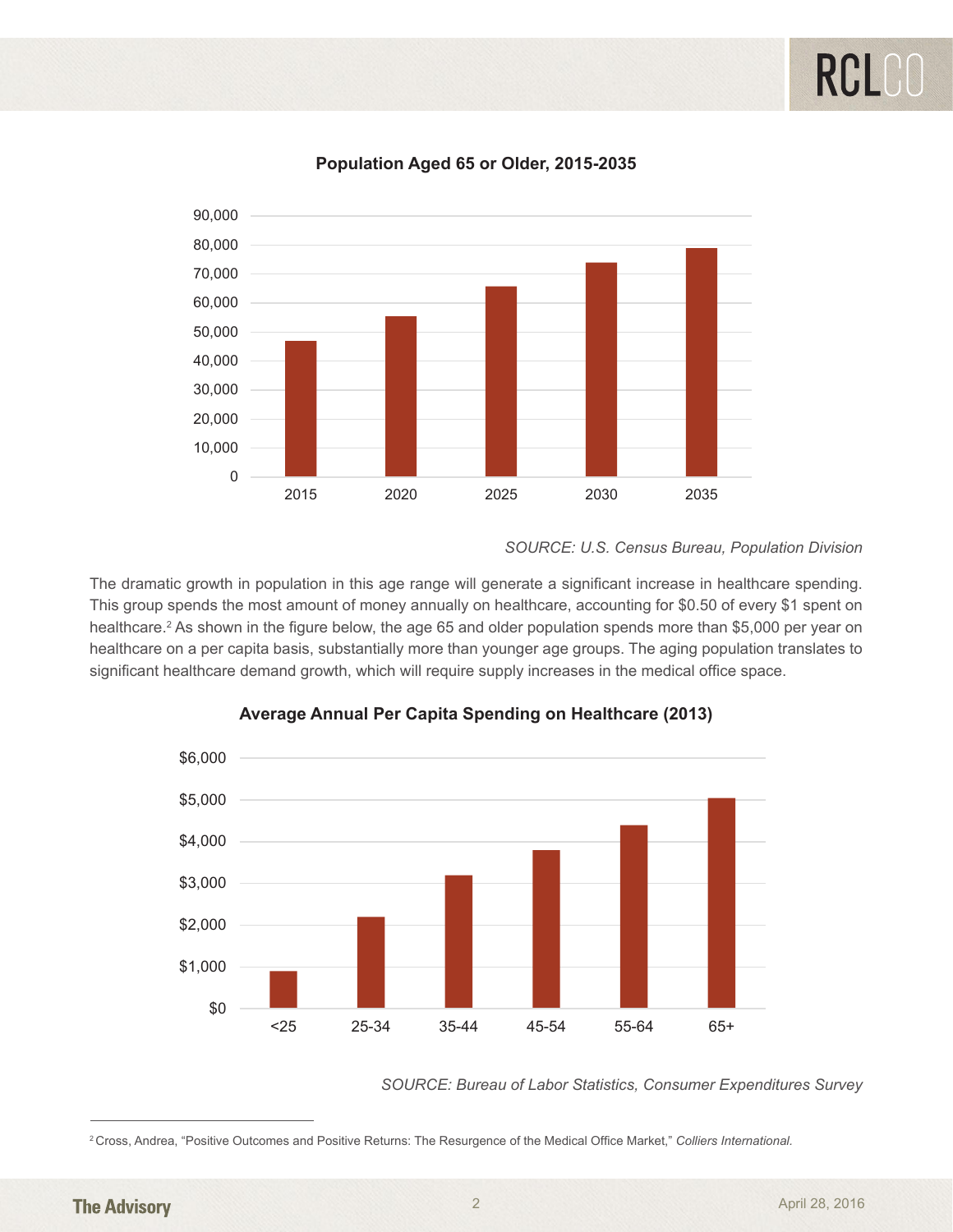A driving factor behind healthcare cost increases among elderly Americans is the growing prevalence of chronic illness. Chronic diseases and conditions—such as heart disease, stroke, cancer, diabetes, obesity, and arthritis are among the most common and costly of all health problems in the U.S. Occurrence of multiple chronic conditions<br>experience of multiple chronic conditions increases dramatically with age, and in part contributes to the high spending levels for the age 65 and older age group. As shown in the figure below, 80% of those 65 and over have multiple chronic conditions, compared with less than 50% for all other age groups. **Percent of Population with Multiple Chronic and Multiple Chronic and September 2016** 



### **Percent of Population with Multiple Chronic Conditions (2010)**

*Source: Gerteis, et al., Multiple Chronic Conditions Chartbook SOURCE: Gerteis, et al., Multiple Chronic Conditions Chartbook*

Chronic diseases and conditions, and the health risk behaviors that cause them, account for most health Chronic diseases and conditions, and the health risk behaviors that cause them, account for most health care experiditures in the U.S. Indeed, 86% of all health care spending in 2010 was for people with one or more<br>chronic medical conditions, and 71% of healthcare spending was for patients with multiple chronic conditions.<sup>3</sup> The increasing prevalence of chronic conditions in the U.S. will lead to greater demand for healthcare services, and thus medical office space. The intervalence of chronic conditions in the U.S. will lead to greater demand for  $\alpha$ expenditures in the U.S. Indeed, 86% of all health care spending in 2010 was for people with one or more

#### **HEALTH INSURANCE REFORM**

Internetiality in the medical office sector, the ACA is expected to increase the number of insured Americans in the overall healthcare system by approximately 25 million through 2020—a cumulative increase of over 11% (see<br>figure below) The medical office sector fully capitalizes on the phased implementation of the ACA. While it has increased figure below).

<sup>3</sup> Gerteis Jessie, *et al.*, "Multiple Chronic Conditions Chartbook," *Agency for Healthcare Research and Quality*, April 2014.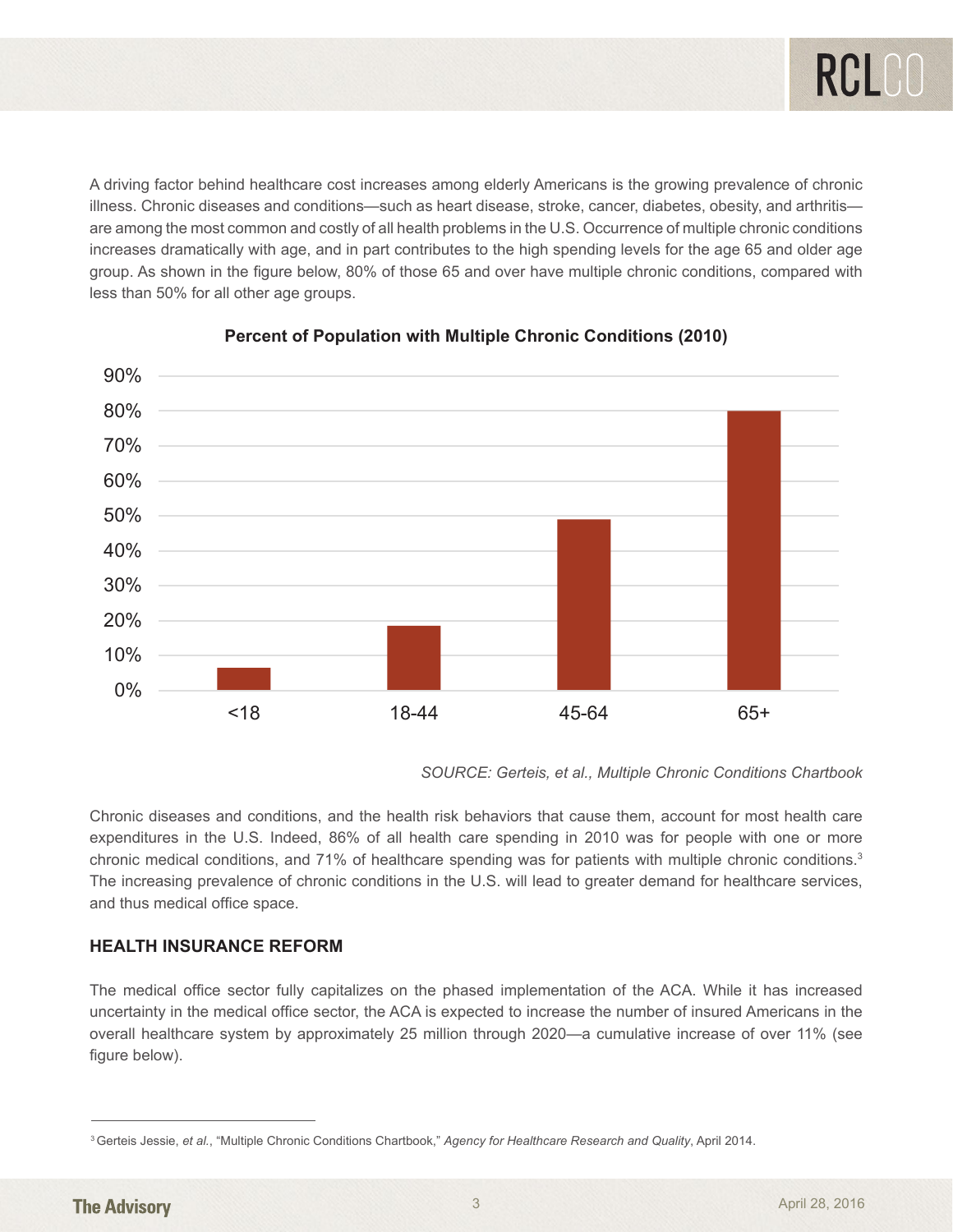RCL



**Number of Insured Americans, 2014-2020 Number of Insured Americans, 2014-2020**

*SOURCE: Bureau of Labor Statistics; CBO*

 $s_{\rm A}$  is overseted to oppose the already provalent shift in demand from been to innerial  $\alpha$ In addition, the ACA is expected to accelerate the already prevalent shift in demand from hospital inpatient services to outpatient services, the typical service offered by medical office tenants. The ACA has introduced penalties for hospitals when patients have to be re-admitted, and limits the amounts that hospitals can charge for certain thereby feming been tele to limit innetiant lengthe of stay and teles mesource to improve conditions, thereby forcing hospitals to limit inpatient lengths of stay and take measures to improve outpatient care. Indeed, as a result of an increased focus on outpatient services, employment growth at outpatient health care centers has significantly outpaced employment growth at hospitals as well as for the economy as a whole, as shown in the figure below.



# **Employment Growth, 2005-2015 Employment Growth, 2005-2015**

*Source: Bureau of Labor Statistics SOURCE: Bureau of Labor Statistics*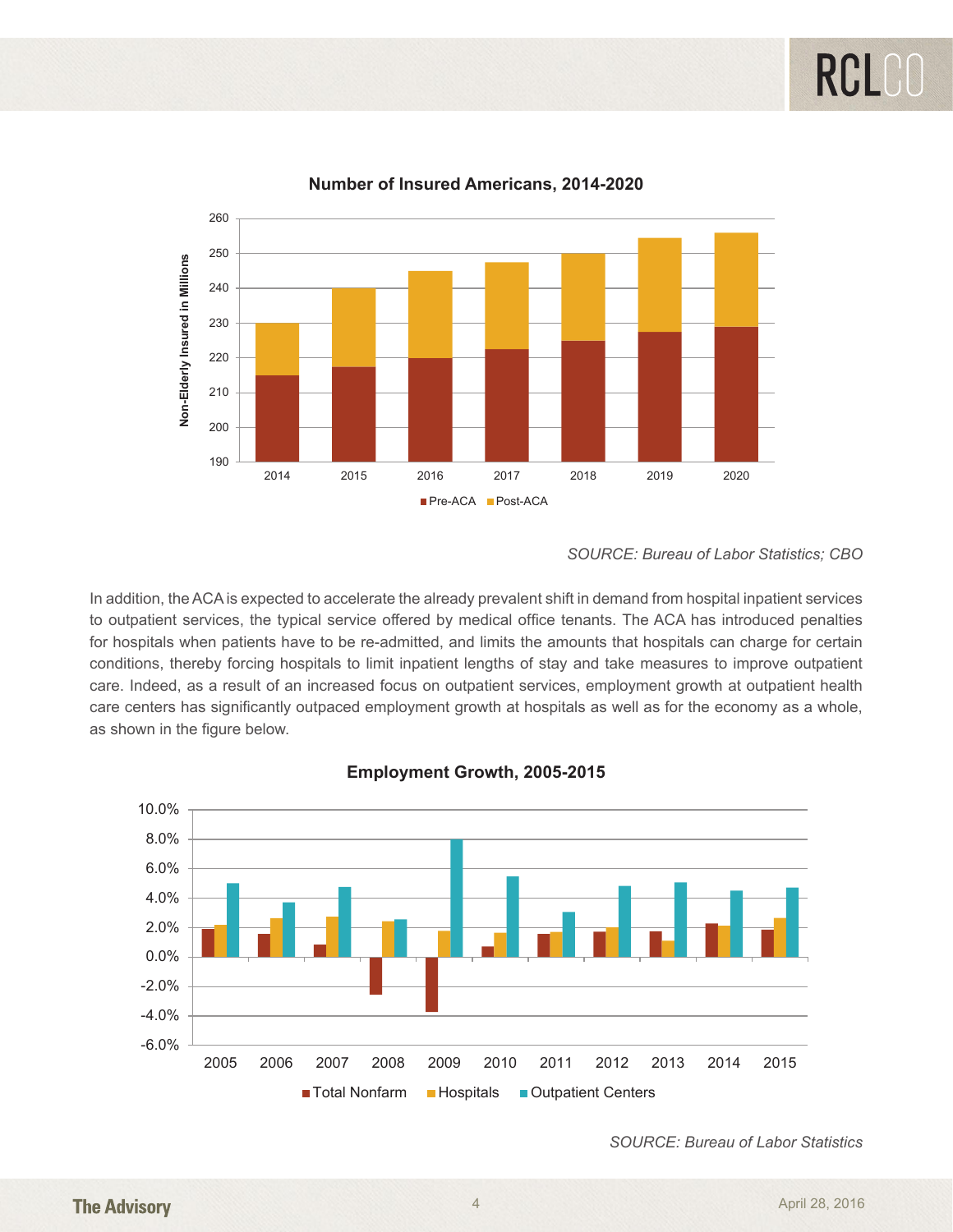#### **HEALTH SYSTEM CONSOLIDATION**

One of the largest underlying movements within the healthcare industry recently has been the expansion and consolidation of health systems, with hospital mergers and acquisitions totaling 2,748 since 1998, and the amount of M&A activity accelerating subsequent to the financial crisis (see figure below). This shift has prompted widespread hospital absorption of private practices; hospital ownership of physician practices increased 25 percentage points from 24% in 2004 to 49% in 2011.<sup>4</sup> Studies within the healthcare industry project the trend to continue; for example, Deloitte forecasts that the number of health systems in the U.S. will decrease by 50% within a decade<sup>5</sup>



## **Hospital Acquisitions & Mergers, 1998-2014 Hospital Acquisitions & Mergers, 1998-2014**

As health systems consolidate, they create a need for on-campus and hospital-anchored medical office *SOURCE: American Hospital Association*

buildings suitable for employing a larger number of physicians in single locations. The American Hospital As health systems consolidate, they create a need for on-campus and hospital-anchored medical office buildings<br> suitable for employing a larger number of physicians in single locations. The American Hospital Association reports that the number of physicians employed by community hospitals increased by approximately 55% from 155,000 in 2000 to 240,000 in 2013. Underlying demographic and legislative factors, outlined in the sections above, are directing demand for medical care towards these large hospital systems. As a result, development of above, are directing demand for medical care towards these large hospital systems. As a result, development of<br>larger medical office buildings has been on the rise. The figure below demonstrates that since 2007, the averag square footage of Class A and B medical office buildings in the U.S. has steadily increased, indicating that newly delivered medical office buildings are on average much larger than existing buildings. In fact, the average medical office building under construction is more than 75% larger than the average existing structure (approximately 35,000 square feet compared with 20,000 square feet).

<sup>19,900</sup> 4 Cutler, David M and Morton, Fiona Scott, "Hospitals, Market Share, and Consolidation," American Medical Association, November 2013.

<sup>5</sup> "The great consolidation: The potential for rapid consolidation of health systems," Deloitte, 2014.